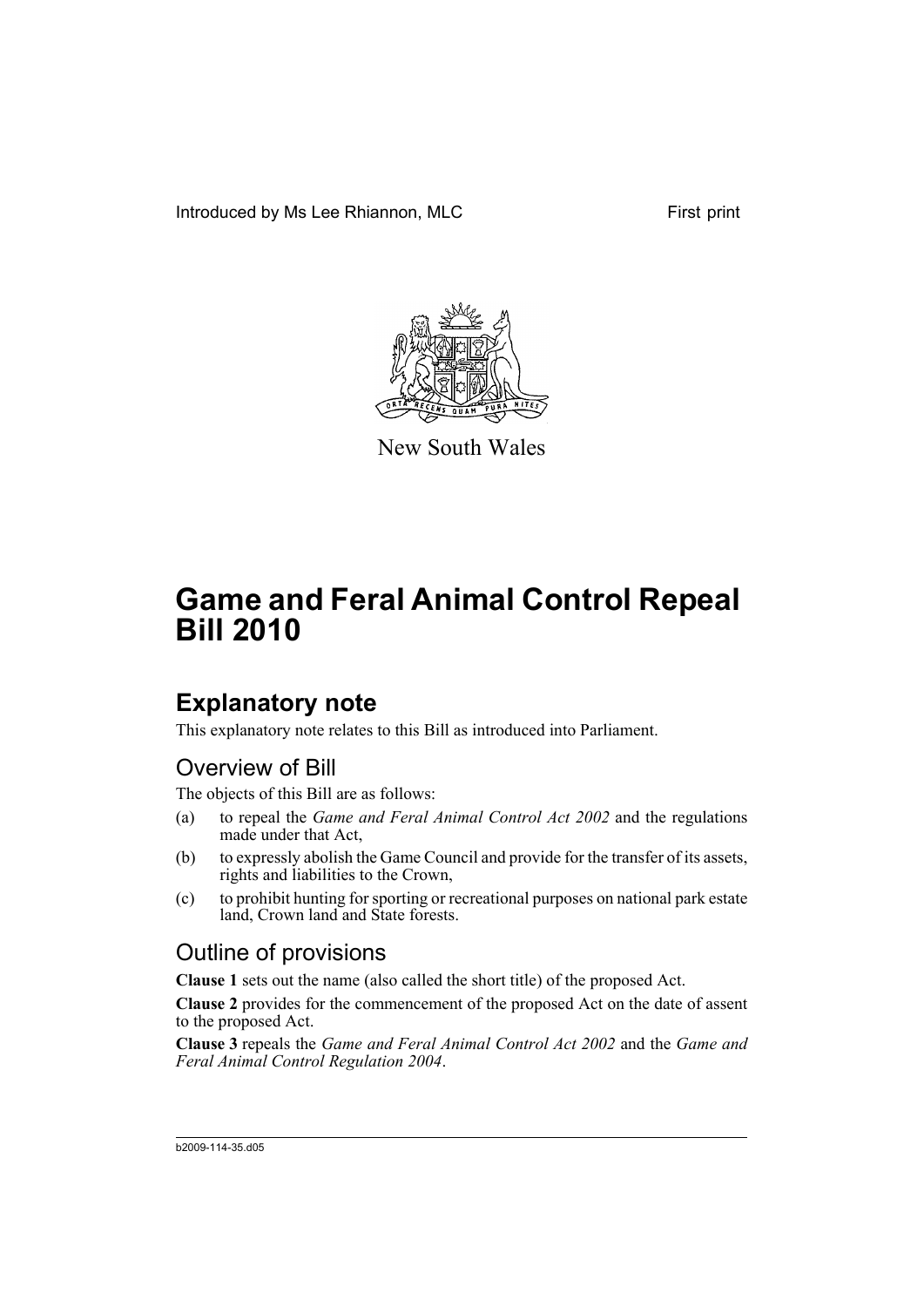Explanatory note

**Clause 4** abolishes the Game Council (which is constituted by the *Game and Feral Animal Control Act 2002*).

**Clause 5** makes it clear that no remuneration or compensation is payable to any person because of the abolition of the Game Council or the repeal of the Game and Feral Animal Control legislation.

**Clause 6** provides for the transfer of the assets, rights and liabilities of the Game Council to the Crown.

**Clause 7** enables regulations of a savings or transitional nature to be made as a consequence of the proposed Act.

#### **Schedule 1 Amendment of legislation**

**Schedule 1.1, 1.5 and 1.7** provide for the prohibition of hunting for sporting or recreational purposes on national park estate land, Crown land and State forests.

The other amendments made by Schedule 1 are consequential on the abolition of the Game Council or the repeal of the Game and Feral Animal Control legislation.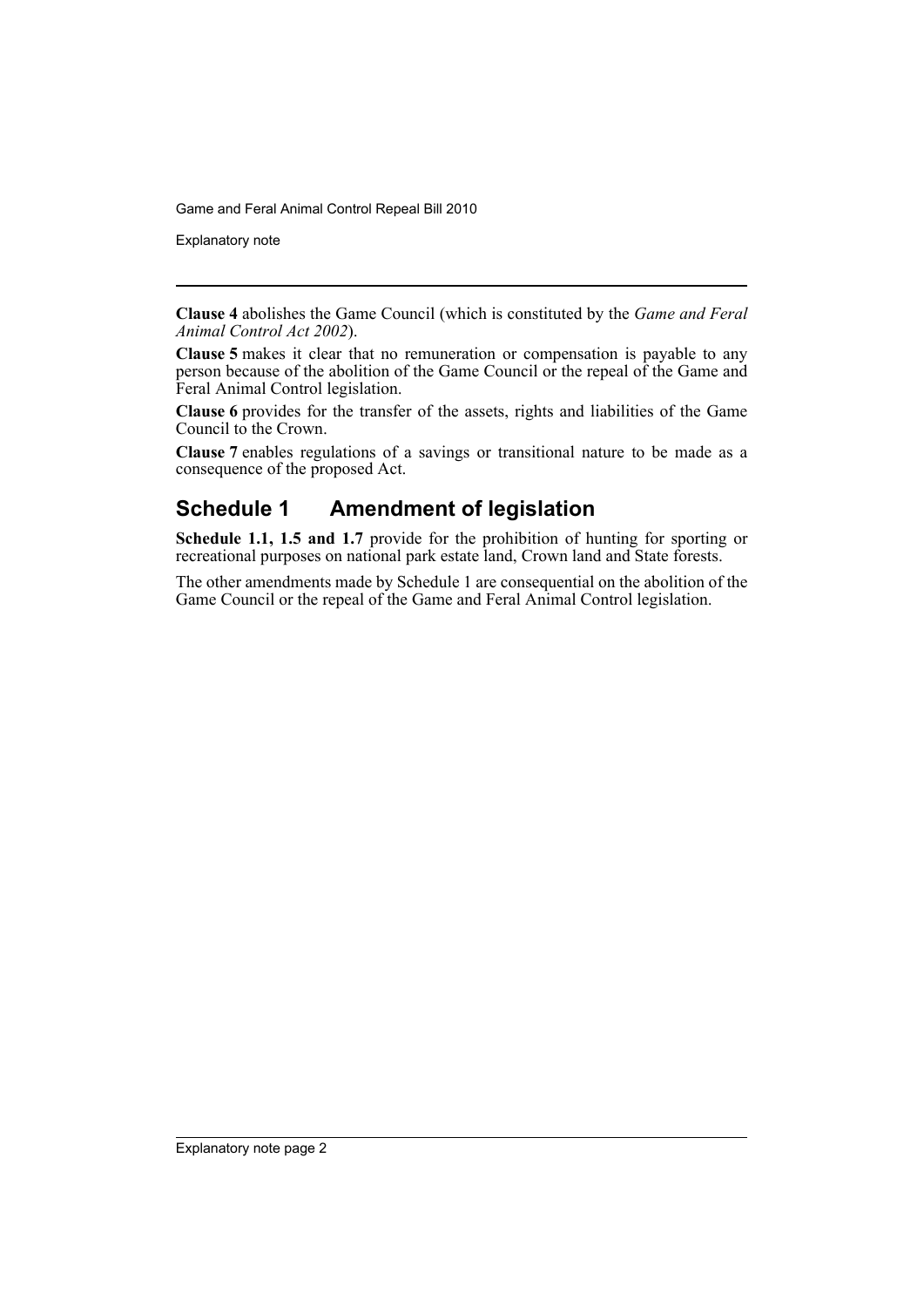Introduced by Ms Lee Rhiannon, MLC First print



New South Wales

# **Game and Feral Animal Control Repeal Bill 2010**

## **Contents**

|            |                                                            | Page |
|------------|------------------------------------------------------------|------|
|            | Name of Act                                                |      |
| 2          | Commencement                                               | 2    |
| 3          | Repeal of Game and Feral Animal Control legislation        | 2    |
| 4          | <b>Abolition of Game Council</b>                           | 2    |
| 5          | No remuneration or compensation payable                    | 2    |
| 6          | Transfer of assets, rights and liabilities of Game Council | 2    |
|            | Savings and transitional regulations                       | 3    |
| Schedule 1 | Amendment of legislation                                   | 5    |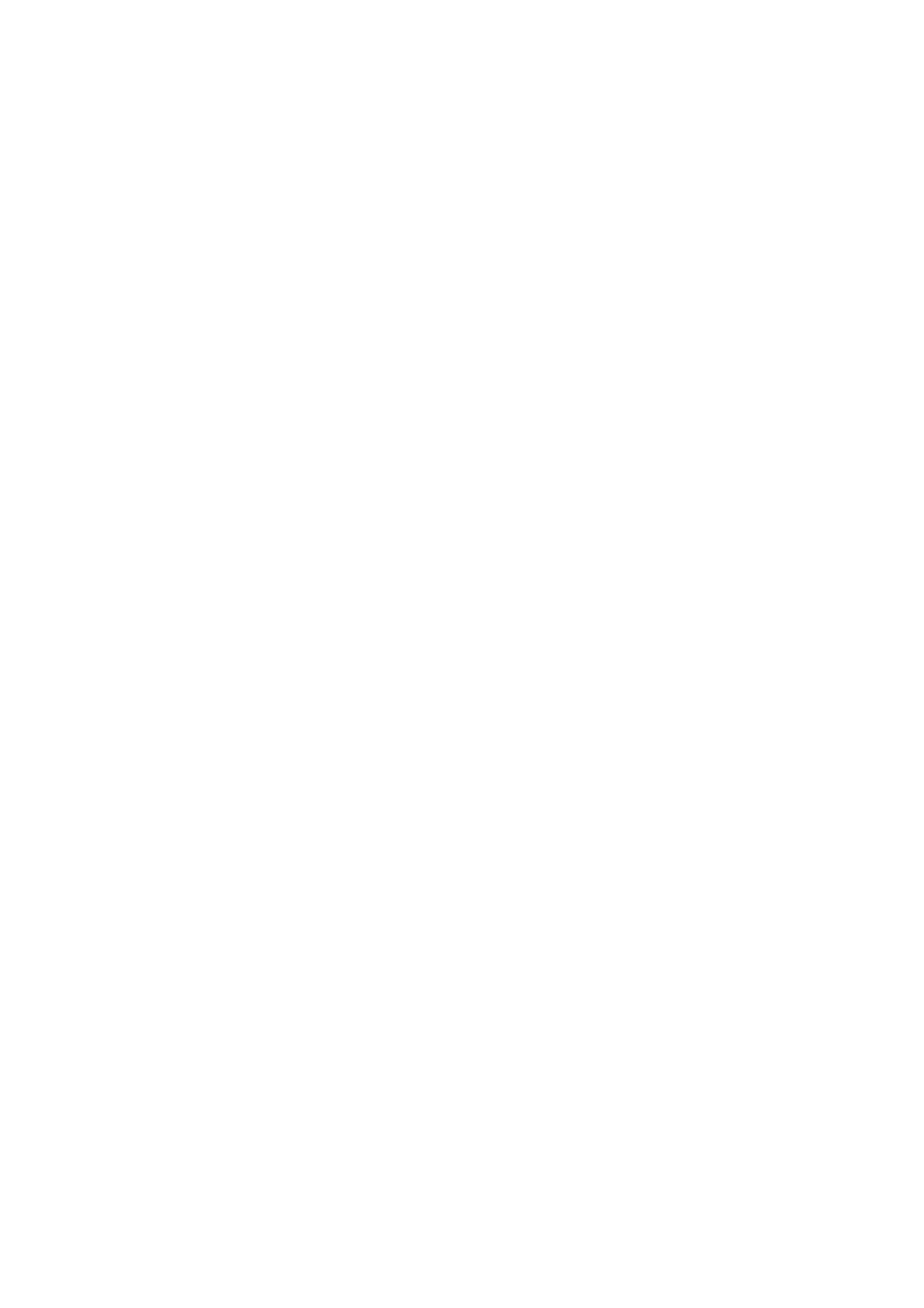

New South Wales

# **Game and Feral Animal Control Repeal Bill 2010**

No , 2010

#### **A Bill for**

An Act to repeal the *Game and Feral Animal Control Act 2002* and abolish the Game Council of NSW: to prohibit recreational hunting on Crown land, State forests or national park estate land; and for other purposes.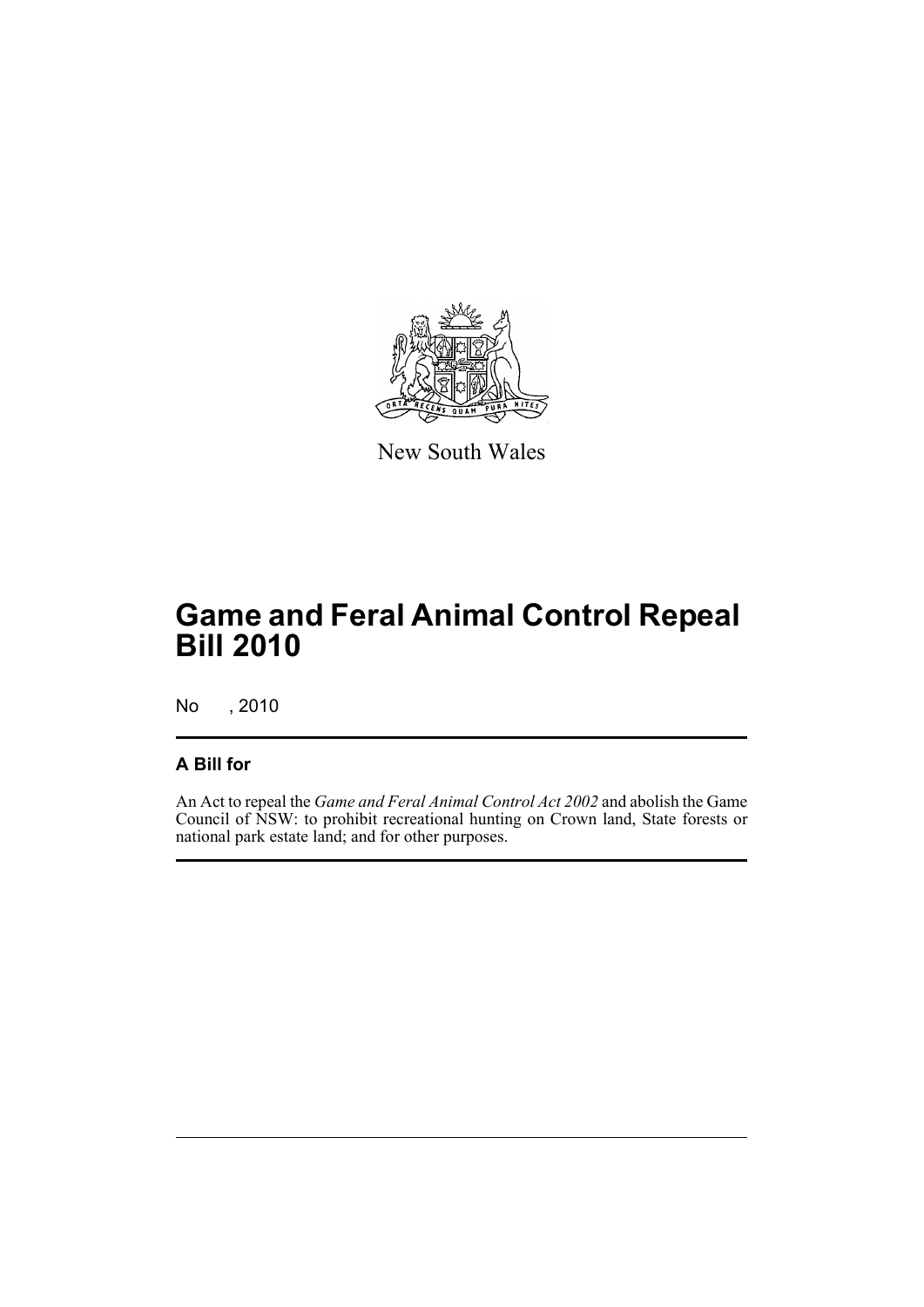<span id="page-5-5"></span><span id="page-5-4"></span><span id="page-5-3"></span><span id="page-5-2"></span><span id="page-5-1"></span><span id="page-5-0"></span>

|              |                    |     | The Legislature of New South Wales enacts:                                                                                                                                                                                                                                                        | $\mathbf{1}$         |
|--------------|--------------------|-----|---------------------------------------------------------------------------------------------------------------------------------------------------------------------------------------------------------------------------------------------------------------------------------------------------|----------------------|
| 1            | <b>Name of Act</b> |     |                                                                                                                                                                                                                                                                                                   | $\overline{2}$       |
|              |                    |     | This Act is the Game and Feral Animal Control Repeal Act 2010.                                                                                                                                                                                                                                    | 3                    |
| $\mathbf{2}$ |                    |     | <b>Commencement</b>                                                                                                                                                                                                                                                                               | $\overline{4}$       |
|              |                    |     | This Act commences on the date of assent to this Act.                                                                                                                                                                                                                                             | 5                    |
| 3            |                    |     | Repeal of Game and Feral Animal Control legislation                                                                                                                                                                                                                                               | 6                    |
|              |                    |     | The Game and Feral Animal Control Act 2002 No 64 and the Game and<br>Feral Animal Control Regulation 2004 are repealed.                                                                                                                                                                           | $\overline{7}$<br>8  |
| 4            |                    |     | <b>Abolition of Game Council</b>                                                                                                                                                                                                                                                                  | 9                    |
|              |                    |     | The Game Council of New South Wales is abolished.                                                                                                                                                                                                                                                 | 10                   |
| 5            |                    |     | No remuneration or compensation payable                                                                                                                                                                                                                                                           | 11                   |
|              |                    |     | No remuneration or compensation is payable to any person because of:                                                                                                                                                                                                                              | 12                   |
|              |                    | (a) | the abolition of the Game Council, or                                                                                                                                                                                                                                                             | 13                   |
|              |                    | (b) | the repeal of the Game and Feral Animal Control Act 2002 and<br>the Game and Feral Animal Control Regulation 2004.                                                                                                                                                                                | 14<br>15             |
| 6            |                    |     | Transfer of assets, rights and liabilities of Game Council                                                                                                                                                                                                                                        | 16                   |
|              | (1)                |     | In this section:                                                                                                                                                                                                                                                                                  | 17                   |
|              |                    |     | <i>assets</i> means any legal or equitable estate or interest (whether present or<br>future and whether vested or contingent and whether personal or<br>assignable) in real or personal property of any description (including<br>money) and includes securities, choses in action and documents. | 18<br>19<br>20<br>21 |
|              |                    |     | <i>instrument</i> means an instrument (other than this Act) that creates,<br>modifies or extinguishes rights or liabilities (or would do so if lodged,<br>filed or registered in accordance with any law), and includes any<br>judgment, order or process of a court.                             | 22<br>23<br>24<br>25 |
|              |                    |     | liabilities means any liabilities, debts or obligations (whether present or<br>future and whether vested or contingent and whether personal or<br>assignable).                                                                                                                                    | 26<br>27<br>28       |
|              |                    |     | rights means any rights, powers, privileges or immunities (whether<br>present or future and whether vested or contingent and whether personal<br>or assignable).                                                                                                                                  | 29<br>30<br>31       |
|              | (2)                |     | On the abolition of the Game Council, the assets, rights and liabilities<br>of the Game Council are transferred to the Crown.                                                                                                                                                                     | 32<br>33             |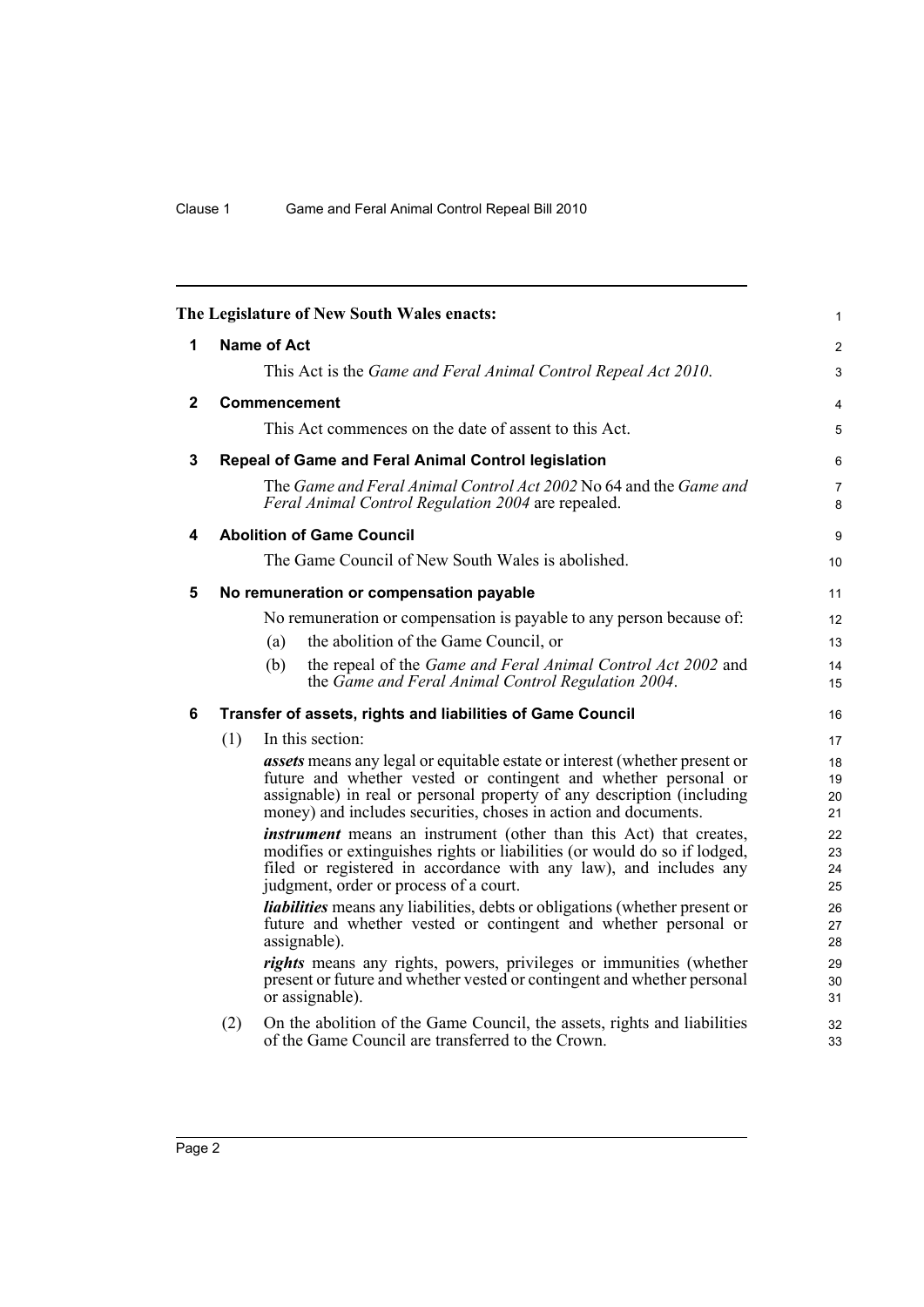<span id="page-6-0"></span>

|   | (3) | On and from the date on which the assets, rights and liabilities are<br>transferred by subsection (2), the following provisions have effect with<br>respect to the transfer: |                                                                                                                                                                                                                                                                                                                                |                            |  |  |
|---|-----|------------------------------------------------------------------------------------------------------------------------------------------------------------------------------|--------------------------------------------------------------------------------------------------------------------------------------------------------------------------------------------------------------------------------------------------------------------------------------------------------------------------------|----------------------------|--|--|
|   |     | (a)                                                                                                                                                                          | the transferred assets vest in the Crown by virtue of this section<br>and without the need for any conveyance, transfer, assignment or<br>assurance,                                                                                                                                                                           | 4<br>5<br>6                |  |  |
|   |     | (b)                                                                                                                                                                          | the transferred rights and liabilities become, by virtue of this<br>section, the rights and liabilities of the Crown,                                                                                                                                                                                                          | 7<br>8                     |  |  |
|   |     | (c)                                                                                                                                                                          | all proceedings relating to the assets, rights or liabilities<br>commenced before that date by or on behalf of, or against, the<br>Game Council and pending immediately before that date are<br>taken to be proceedings pending by or against the Crown,                                                                       | 9<br>10<br>11<br>12        |  |  |
|   |     | (d)                                                                                                                                                                          | any act, matter or thing done or omitted to be done in relation to<br>the assets, rights or liabilities before that date by, to or in respect<br>of the Game Council is (to the extent to which that act, matter or<br>thing has any force or effect) taken to have been done or omitted<br>by, to or in respect of the Crown, | 13<br>14<br>15<br>16<br>17 |  |  |
|   |     | (e)                                                                                                                                                                          | the Crown has all the entitlements and obligations of the Game<br>Council in relation to those assets, rights and liabilities that the<br>Game Council would have had but for their transfer, whether or<br>not those entitlements and obligations were actual or potential at<br>the time of the transfer,                    | 18<br>19<br>20<br>21<br>22 |  |  |
|   |     | (f)                                                                                                                                                                          | a reference in any Act, in any instrument made under any Act or<br>in any document of any kind to the Game Council is (to the extent<br>that it relates to those assets, rights or liabilities) to be read as, or<br>as including, a reference to the Crown.                                                                   | 23<br>24<br>25<br>26       |  |  |
|   | (4) |                                                                                                                                                                              | The operation of this section is not to be regarded:                                                                                                                                                                                                                                                                           | 27                         |  |  |
|   |     | (a)                                                                                                                                                                          | as a breach of contract or confidence or otherwise as a civil<br>wrong, or                                                                                                                                                                                                                                                     | 28<br>29                   |  |  |
|   |     | (b)                                                                                                                                                                          | as a breach of any contractual provision prohibiting, restricting or<br>regulating the assignment or transfer of assets, rights or<br>liabilities, or                                                                                                                                                                          | 30<br>31<br>32             |  |  |
|   |     | (c)                                                                                                                                                                          | as giving rise to any remedy by a party to an instrument, or as<br>causing or permitting the termination of any instrument, because<br>of a change in the beneficial or legal ownership of any asset, right<br>or liability, or                                                                                                | 33<br>34<br>35<br>36       |  |  |
|   |     | (d)                                                                                                                                                                          | as an event of default under any contract or other instrument.                                                                                                                                                                                                                                                                 | 37                         |  |  |
| 7 |     |                                                                                                                                                                              | <b>Savings and transitional regulations</b>                                                                                                                                                                                                                                                                                    | 38                         |  |  |
|   | (1) |                                                                                                                                                                              | The Governor may make regulations of a savings or transitional nature<br>consequent on the enactment of this Act.                                                                                                                                                                                                              | 39<br>40                   |  |  |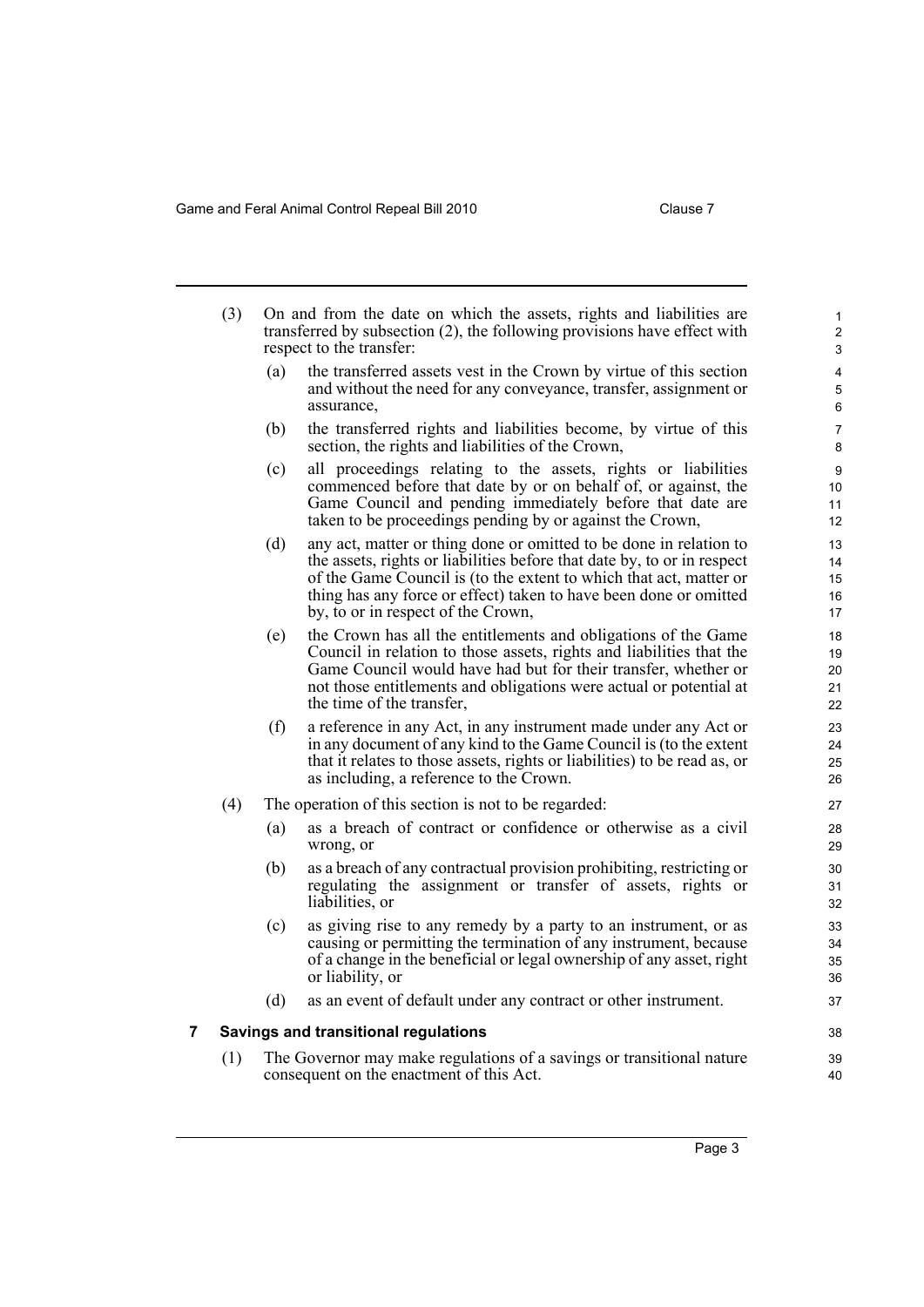| (2) |     | A provision of a regulation made under this section may, if the<br>regulation so provides, take effect from the date of assent to this Act or<br>from a later date.                             | 2<br>3         |
|-----|-----|-------------------------------------------------------------------------------------------------------------------------------------------------------------------------------------------------|----------------|
| (3) |     | To the extent to which any such provision takes effect from a date that<br>is earlier than the date of its publication on the NSW legislation website,<br>the provision does not operate so as: | 4<br>5<br>6    |
|     | (a) | to affect, in a manner prejudicial to any person (other than the<br>State or an authority of the State), the rights of that person<br>existing before the date of its publication, or           | 7<br>8<br>9    |
|     | (b) | to impose liabilities on any person (other than the State or an<br>authority of the State) in respect of anything done or omitted to<br>be done before the date of its publication.             | 10<br>11<br>12 |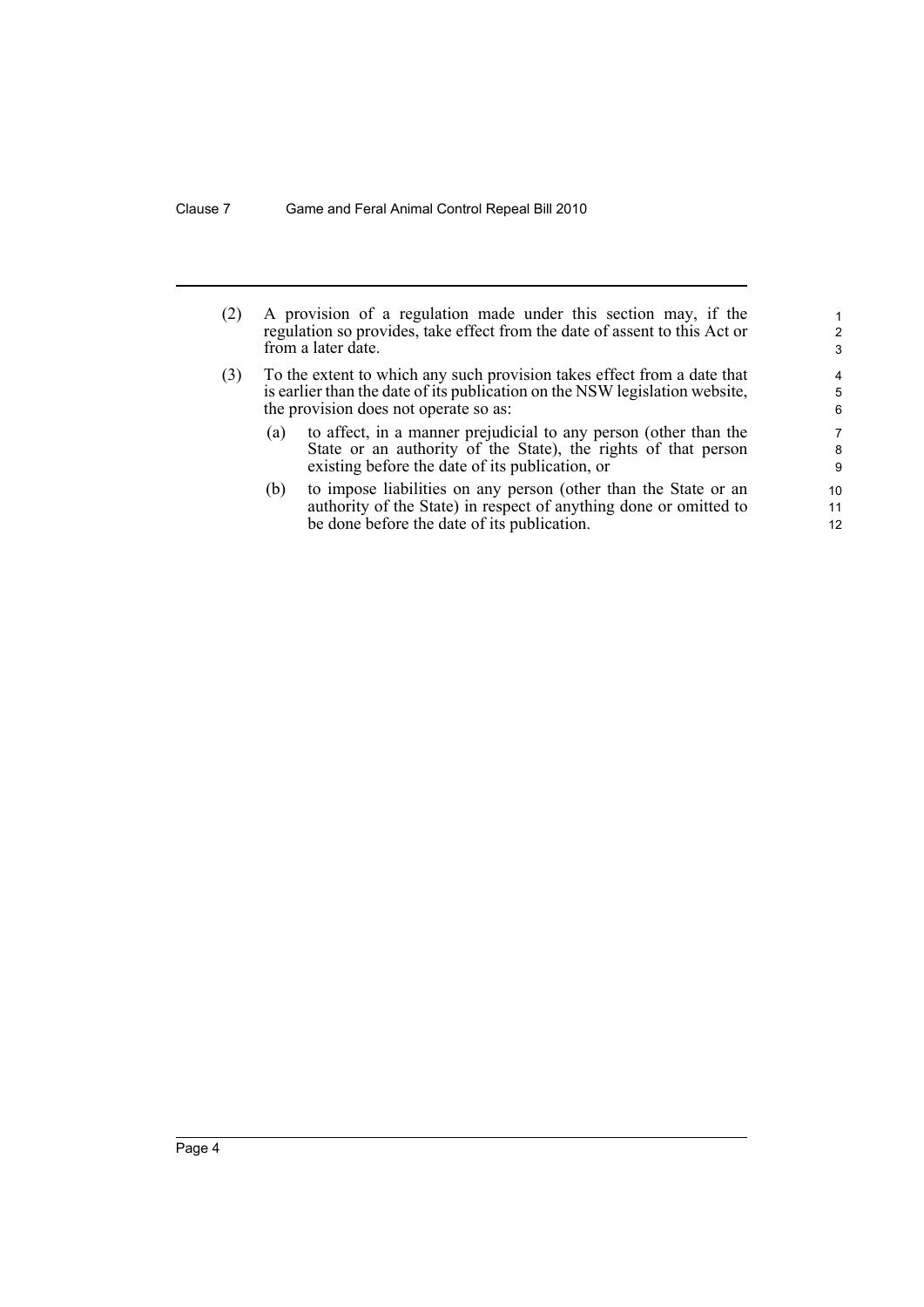Amendment of legislation and the state of the Schedule 1 Schedule 1

<span id="page-8-0"></span>

| <b>Schedule 1 Amendment of legislation</b> |      |                     | 1                                                                                                                                                                                                                           |                      |
|--------------------------------------------|------|---------------------|-----------------------------------------------------------------------------------------------------------------------------------------------------------------------------------------------------------------------------|----------------------|
| 1.1                                        |      |                     | Crown Lands Act 1989 No 6                                                                                                                                                                                                   | 2                    |
|                                            |      | <b>Section 155A</b> |                                                                                                                                                                                                                             | 3                    |
|                                            |      |                     | Insert after section 155:                                                                                                                                                                                                   | 4                    |
|                                            | 155A |                     | Prohibition on hunting for sporting or recreational purposes on<br>public land                                                                                                                                              | 5<br>6               |
|                                            |      | (1)                 | A person must not hunt any animal on public land for sporting or<br>recreational purposes.<br>Maximum penalty: 100 penalty units or imprisonment for                                                                        | 7<br>8<br>9          |
|                                            |      | (2)                 | 6 months, or both.<br>In this section:                                                                                                                                                                                      | 10<br>11             |
|                                            |      |                     | <b>hunt</b> means to search for, pursue, trail, stalk or drive out an<br>animal in order to capture or kill the animal, including using a<br>firearm, bow, animal or other hunting device to capture or kill the<br>animal. | 12<br>13<br>14<br>15 |
| 1.2                                        |      |                     | Deer Act 2006 No 113                                                                                                                                                                                                        | 16                   |
| [1]                                        |      |                     | Section 8 Orders requiring deer to be controlled                                                                                                                                                                            | 17                   |
|                                            |      |                     | Omit section 8 (4).                                                                                                                                                                                                         | 18                   |
| [2]                                        |      |                     | Section 9 Consultation and approval before making deer control order                                                                                                                                                        | 19                   |
|                                            |      |                     | Omit section $9(1)(d)$ .                                                                                                                                                                                                    | 20                   |
| 1.3                                        |      |                     | <b>Fines Act 1996 No 99</b>                                                                                                                                                                                                 | 21                   |
|                                            |      |                     | Schedule 1 Statutory provisions under which penalty notices issued<br>Omit "Game and Feral Animal Control Act 2002, section 57".                                                                                            | 22<br>23             |
| 1.4                                        |      |                     | <b>Firearms Regulation 2006</b>                                                                                                                                                                                             | 24                   |
|                                            |      |                     | Clause 31A Recreational hunting/vermin control-prescribed authority                                                                                                                                                         | 25                   |
|                                            |      | Omit the clause.    |                                                                                                                                                                                                                             | 26                   |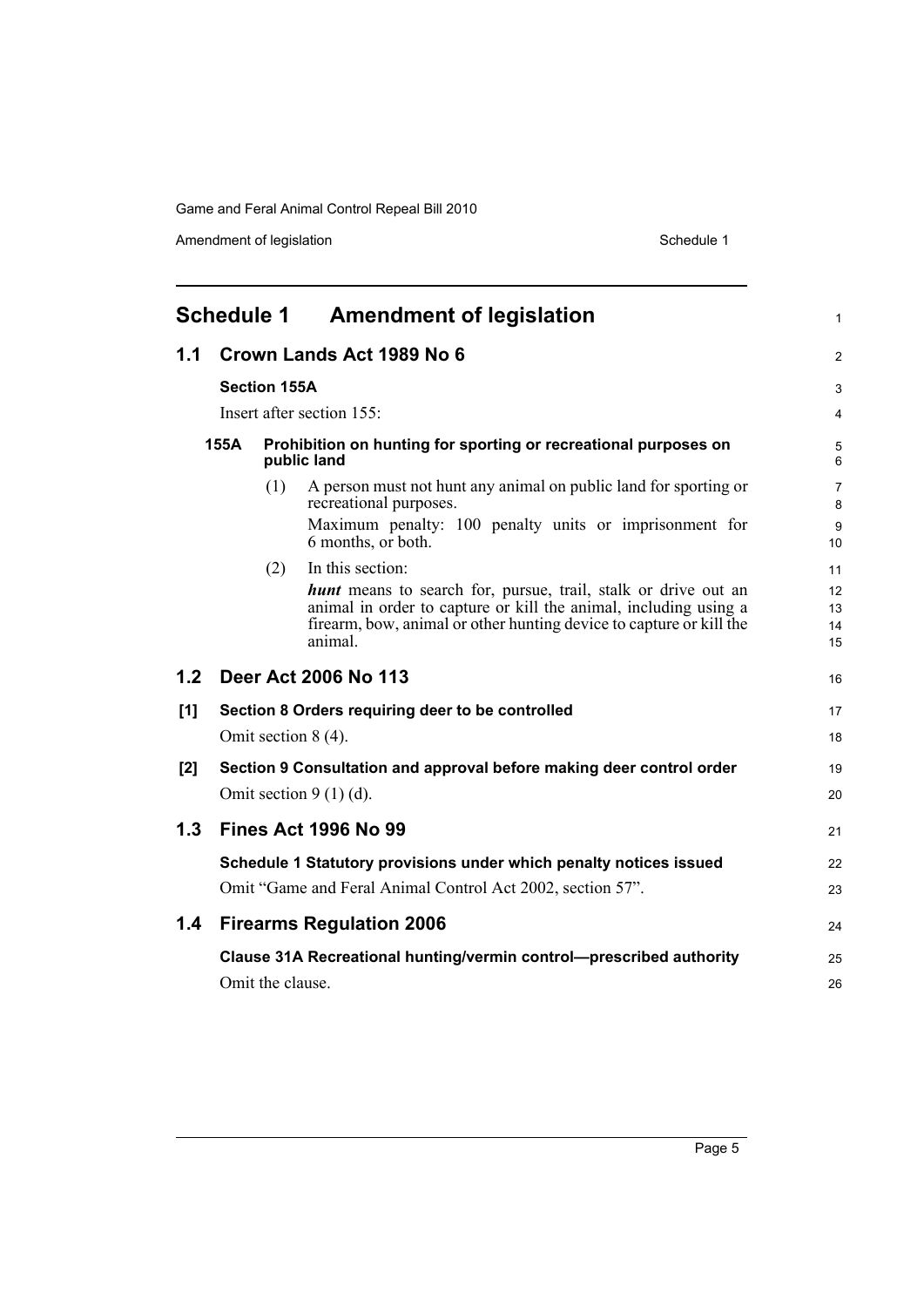| 1.5 |                                                                                                     |     | Forestry Act 1916 No 55                                                                                                                                                                                                                                            | $\mathbf{1}$                      |
|-----|-----------------------------------------------------------------------------------------------------|-----|--------------------------------------------------------------------------------------------------------------------------------------------------------------------------------------------------------------------------------------------------------------------|-----------------------------------|
| [1] |                                                                                                     |     | Section 32C Offences relating to hunting and using firearms etc                                                                                                                                                                                                    | $\overline{2}$                    |
|     |                                                                                                     |     | Omit ", a restricted game hunting licence under the <i>Game and Feral Animal</i><br>Control Act 2002" from section $32C(3)$ (a).                                                                                                                                   | 3<br>4                            |
| [2] |                                                                                                     |     | Section 32C (4) and (5)                                                                                                                                                                                                                                            | 5                                 |
|     | Insert after section $32C(3)$ :                                                                     |     |                                                                                                                                                                                                                                                                    | 6                                 |
|     |                                                                                                     | (4) | Without limiting subsection (2), a person must not hunt any<br>animal in a State forest for sporting or recreational purposes.                                                                                                                                     | $\overline{7}$<br>8               |
|     |                                                                                                     |     | Maximum penalty: 50 penalty units or imprisonment for<br>6 months, or both.                                                                                                                                                                                        | 9<br>10 <sup>1</sup>              |
|     |                                                                                                     | (5) | For the purposes of subsection $(4)$ , <b>hunt</b> means to search for,<br>pursue, trail, stalk or drive out an animal in order to capture or kill<br>the animal, including using a firearm, bow, animal or other<br>hunting device to capture or kill the animal. | 11<br>12 <sup>2</sup><br>13<br>14 |
| 1.6 | <b>No 103</b>                                                                                       |     | Law Enforcement (Powers and Responsibilities) Act 2002                                                                                                                                                                                                             | 15<br>16                          |
|     |                                                                                                     |     | <b>Schedule 2 Search warrants under other Acts</b>                                                                                                                                                                                                                 | 17                                |
|     |                                                                                                     |     | Omit "Game and Feral Animal Control Act 2002, section 42".                                                                                                                                                                                                         | 18                                |
| 1.7 | National Parks and Wildlife Act 1974 No 80                                                          |     |                                                                                                                                                                                                                                                                    | 19                                |
| [1] | <b>Section 92A</b>                                                                                  |     | 20                                                                                                                                                                                                                                                                 |                                   |
|     | Insert after section 92:                                                                            |     | 21                                                                                                                                                                                                                                                                 |                                   |
|     | 92A<br>Prohibition on hunting for sporting or recreational purposes on<br>national park estate land |     | 22<br>23                                                                                                                                                                                                                                                           |                                   |
|     |                                                                                                     | (1) | A person must not hunt any animal on national park estate land<br>for sporting or recreational purposes.                                                                                                                                                           | 24<br>25                          |
|     |                                                                                                     |     | Maximum penalty: 100 penalty units or imprisonment for<br>6 months, or both.                                                                                                                                                                                       | 26<br>27                          |
|     |                                                                                                     | (2) | In this section:                                                                                                                                                                                                                                                   | 28                                |
|     |                                                                                                     |     | <b>hunt</b> means to search for, pursue, trail, stalk or drive out an<br>animal in order to capture or kill the animal, including using a<br>firearm, bow, animal or other hunting device to capture or kill the<br>animal.                                        | 29<br>30<br>31<br>32              |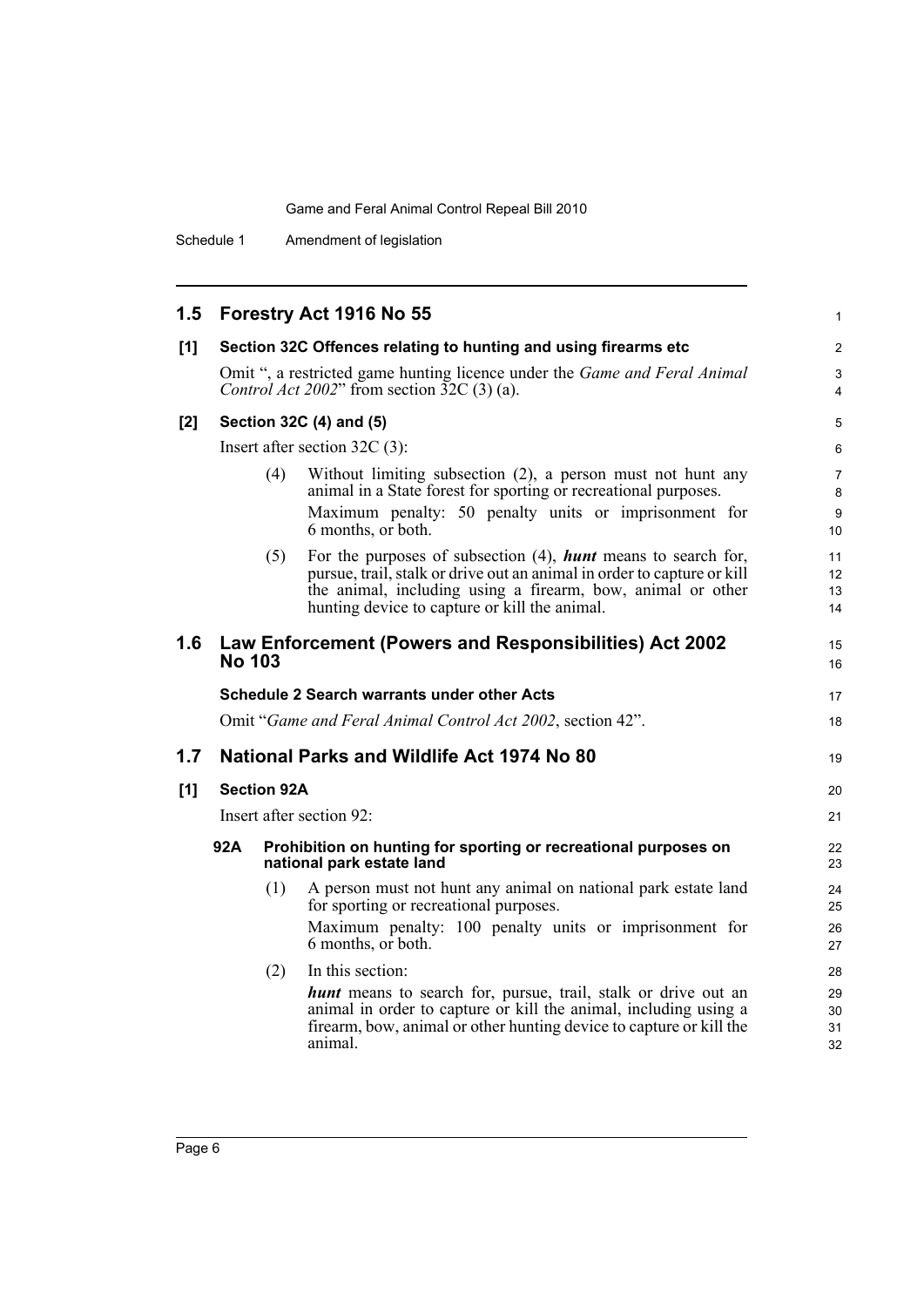Amendment of legislation and the state of the Schedule 1 Schedule 1

|       |                                       | <i>national park estate land means:</i>                                                                                                                                                                       | $\mathbf{1}$                                       |
|-------|---------------------------------------|---------------------------------------------------------------------------------------------------------------------------------------------------------------------------------------------------------------|----------------------------------------------------|
|       | (a)                                   | any land reserved, dedicated or declared under this Act or<br>any land vested in the Minister for the purposes of Part 11,<br>$\alpha$                                                                        | $\overline{c}$<br>$\mathfrak{S}$<br>$\overline{4}$ |
|       | (b)                                   | any reserve under Part 5 of the Crown Lands Act 1989 of<br>which the National Parks and Wildlife Reserve Trust has<br>been appointed as trustee, or                                                           | $\sqrt{5}$<br>6<br>$\overline{7}$                  |
|       | (c)                                   | any wilderness area or land that is the subject of a<br>wilderness protection agreement.                                                                                                                      | 8<br>9                                             |
| $[2]$ | <b>Section 120 General licence</b>    |                                                                                                                                                                                                               | 10                                                 |
|       |                                       | Insert "or the hunting of any animal for sporting or recreational purposes on<br>national park estate land within the meaning of section 92A" after<br>"recreational purposes" in section 120 (2A).           | 11<br>12<br>13                                     |
| $[3]$ | <b>Section 121 Occupier's licence</b> |                                                                                                                                                                                                               | 14                                                 |
|       |                                       | Insert "or to authorise any animal to be hunted for sporting or recreational<br>purposes on national park estate land within the meaning of section 92A" after<br>"recreational purposes" in section 121 (3). | 15<br>16<br>17                                     |
| [4]   |                                       | Section 171 Authority to harm or pick                                                                                                                                                                         | 18                                                 |
|       |                                       | Insert "or to the hunting of any animal for sporting or recreational purposes on<br>national park estate land within the meaning of section 92A" after<br>"recreational purposes" in section 171 (1B).        | 19<br>20<br>21                                     |
| 1.8   |                                       | <b>Public Finance and Audit Act 1983 No 152</b>                                                                                                                                                               | 22                                                 |
|       | <b>Schedule 2 Statutory bodies</b>    |                                                                                                                                                                                                               | 23                                                 |
|       |                                       | Omit "Game Council of New South Wales".                                                                                                                                                                       | 24                                                 |
| 1.9   |                                       | <b>Public Sector Employment and Management Act 2002 No 43</b>                                                                                                                                                 | 25                                                 |
|       |                                       | <b>Schedule 1 Divisions of the Government Service</b>                                                                                                                                                         | 26                                                 |
|       |                                       | Omit the matter relating to the Game Council Division from Part 3.                                                                                                                                            | 27                                                 |